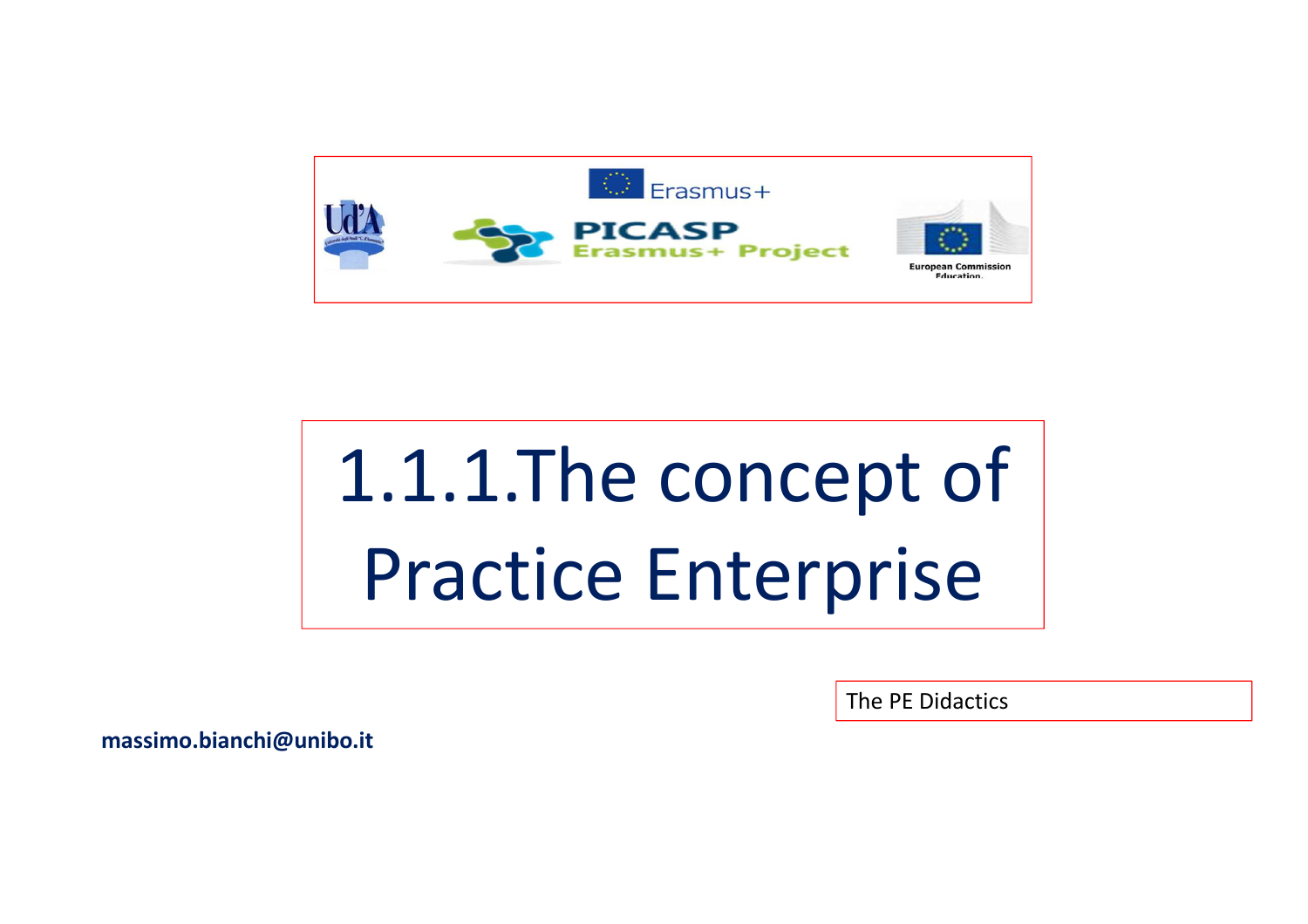

The main objective of this module is to give to the didactical staff of Practice Enterprise ( Teachers, Tutors and Mentors) first conceptsregarding the didactics in Practice Enterprise within the PICASP Project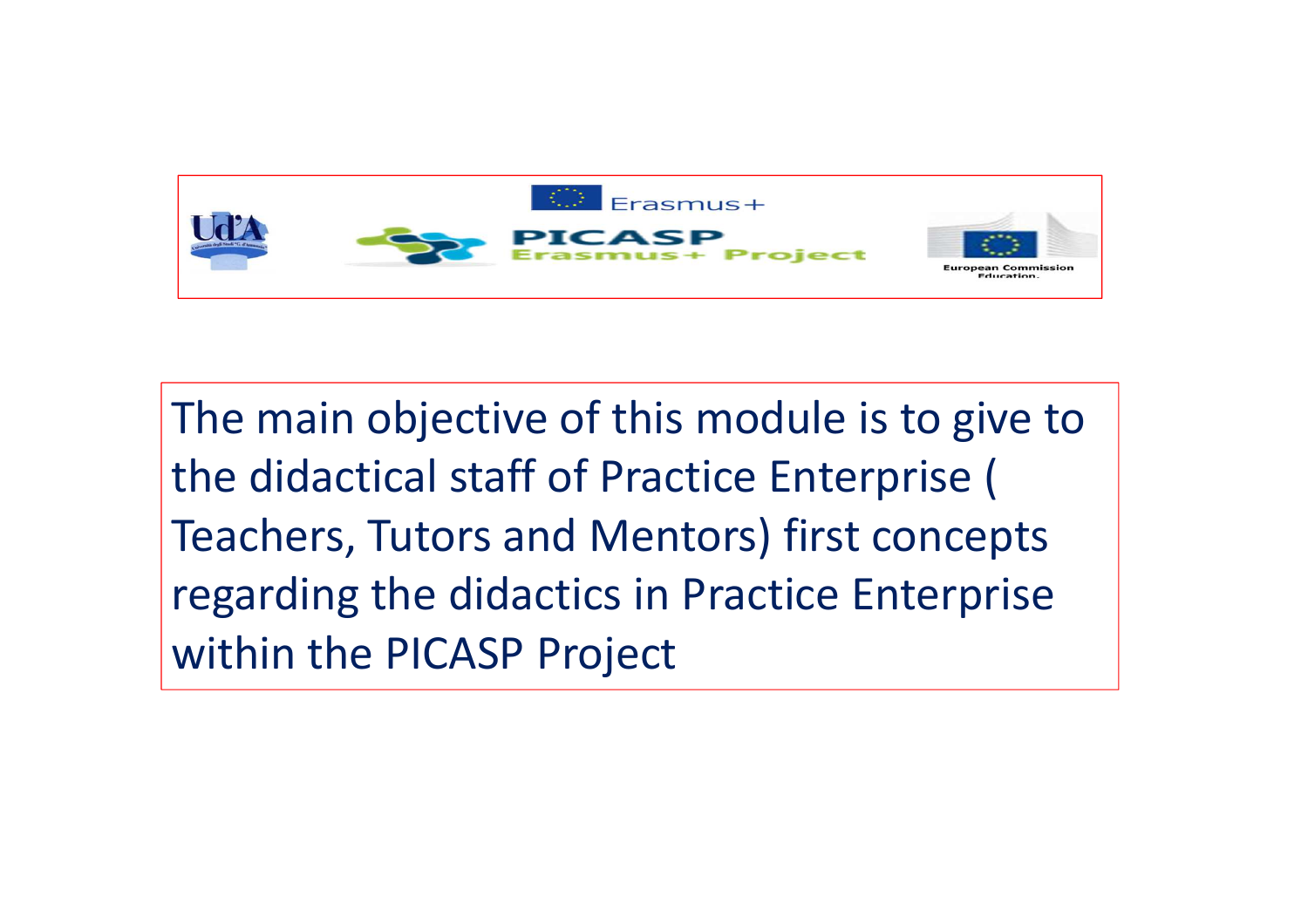

The main objective of PICASP is the implementation of Pilot Courses Programmes on Entrepreneurship in Cultural Heritage .

This is the most critical WP as it refers to the creation of the conditions for Pilot Courses realization with <sup>a</sup> particular focus on teaching staff in charge to manage the Practice Management classrooms.

The main output would be the introduction of active didactic sfocused on tight links between theory and practice, HEIS and business community, didactical staff and learners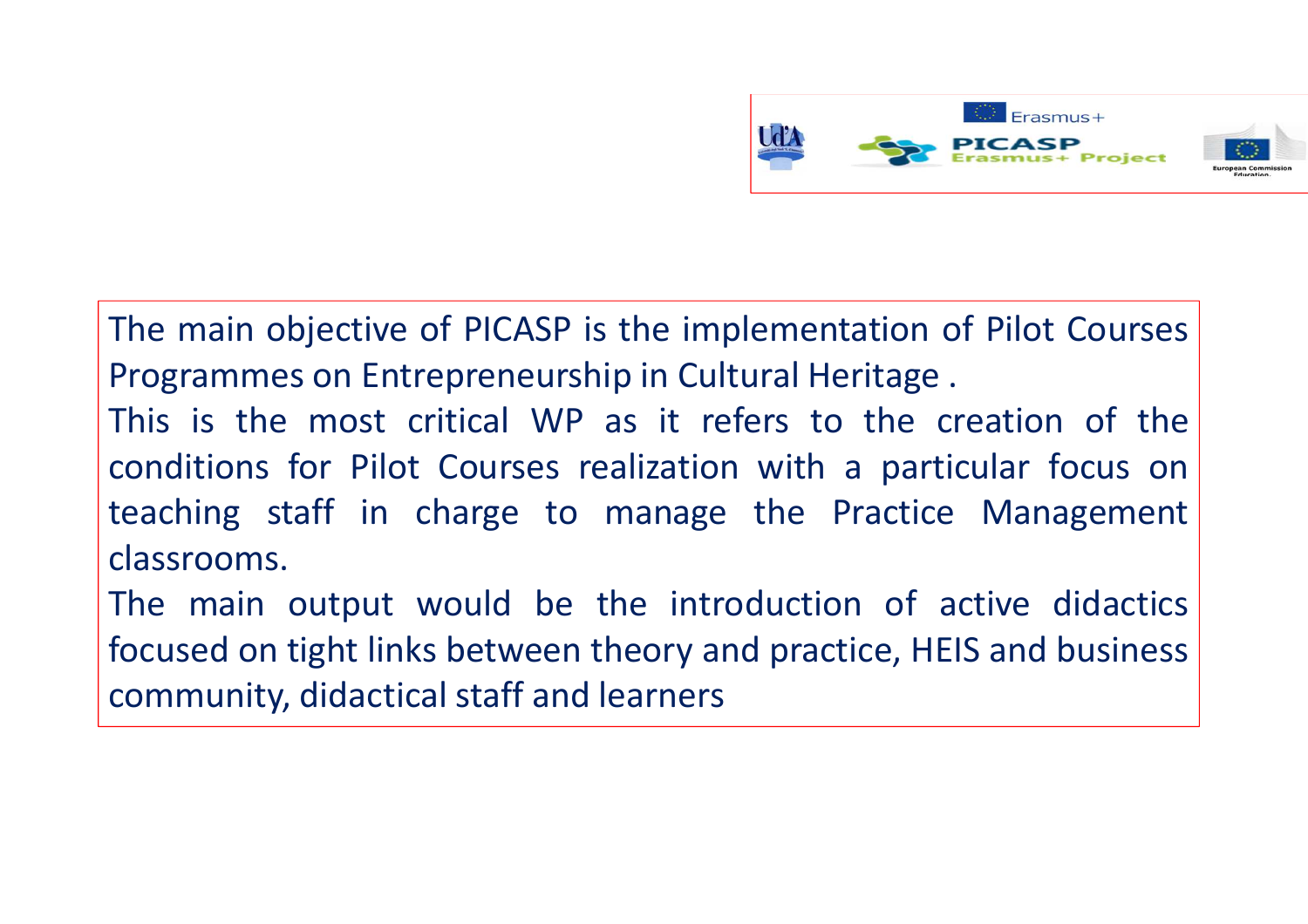

#### **WP 2 DEVELOPMENT ASU / VGTU**

| The Development of Pilot Courses, divided into Short and Curricular Courses will be shared among PC as follows: |              |                                |                                                                 |                 |                  |                   |     |
|-----------------------------------------------------------------------------------------------------------------|--------------|--------------------------------|-----------------------------------------------------------------|-----------------|------------------|-------------------|-----|
| <b>Country</b><br><b>Area</b>                                                                                   | <b>PC</b>    | <b>Short</b><br><b>Courses</b> | <b>Curricular</b><br><b>Courses</b><br>1st, 2nd<br><b>Level</b> | <b>Teachers</b> | <b>Tutors</b>    | Menthors Students |     |
|                                                                                                                 | <b>ATMU</b>  | $\overline{2}$                 |                                                                 | 3 <sup>l</sup>  | $6 \overline{6}$ | $\overline{3}$    | 50  |
|                                                                                                                 | <b>KHAZA</b> |                                |                                                                 |                 |                  |                   |     |
| <b>AZ</b>                                                                                                       | $\mathsf{R}$ | $\overline{2}$                 | $\mathbf{1}$                                                    | 3 <sup>l</sup>  | $6 \overline{6}$ | $\overline{3}$    | 50  |
|                                                                                                                 | <b>ASU</b>   | $\overline{2}$                 |                                                                 | 3 <sup>l</sup>  | $6 \overline{6}$ | $\overline{3}$    | 50  |
| <b>RU</b>                                                                                                       | <b>VSTU</b>  | $\overline{2}$                 | $\overline{1}$                                                  | 3 <sup>1</sup>  | $6 \overline{6}$ | $\overline{3}$    | 50  |
|                                                                                                                 | <b>CSUTE</b> | $\overline{2}$                 | $\mathbf{1}$                                                    | $\overline{3}$  | $6 \overline{6}$ | 3 <sup>l</sup>    | 100 |
| <b>KZ</b>                                                                                                       | <b>UIB</b>   | 10                             | 5 <sup>1</sup>                                                  | 15              | 30 <sup>°</sup>  | <b>15</b>         | 300 |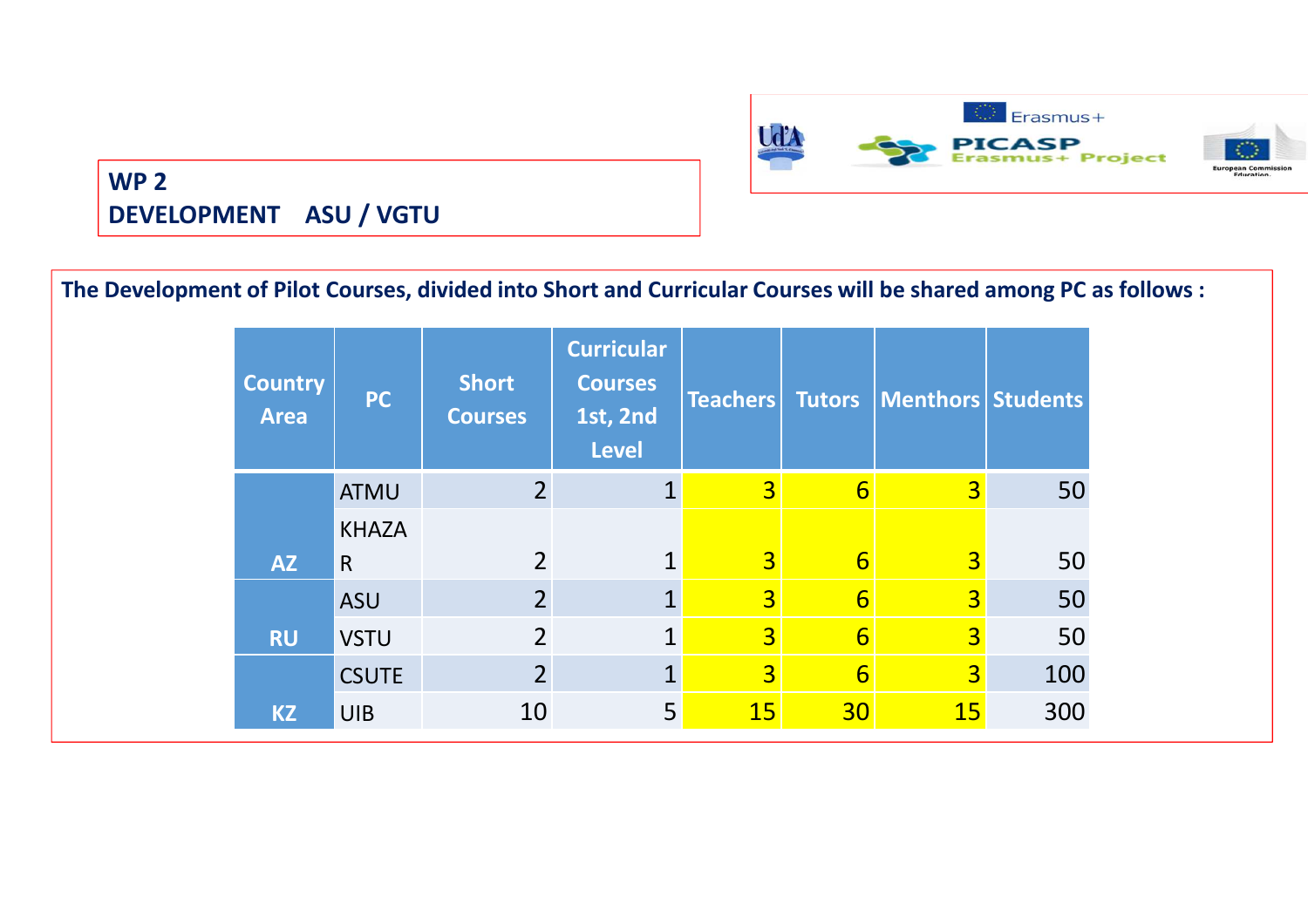

**INNOVATION IN DIDACTICS**

#### **Practice Enterprise PE**

A Learning by Doing Approach in which students are committed to create, in the classroom and the<br>cunnort of toachers, tutors and monthers an support of teachers, tutors and menthors an enterprise with most of functions and realistic burdens and the connections with the net.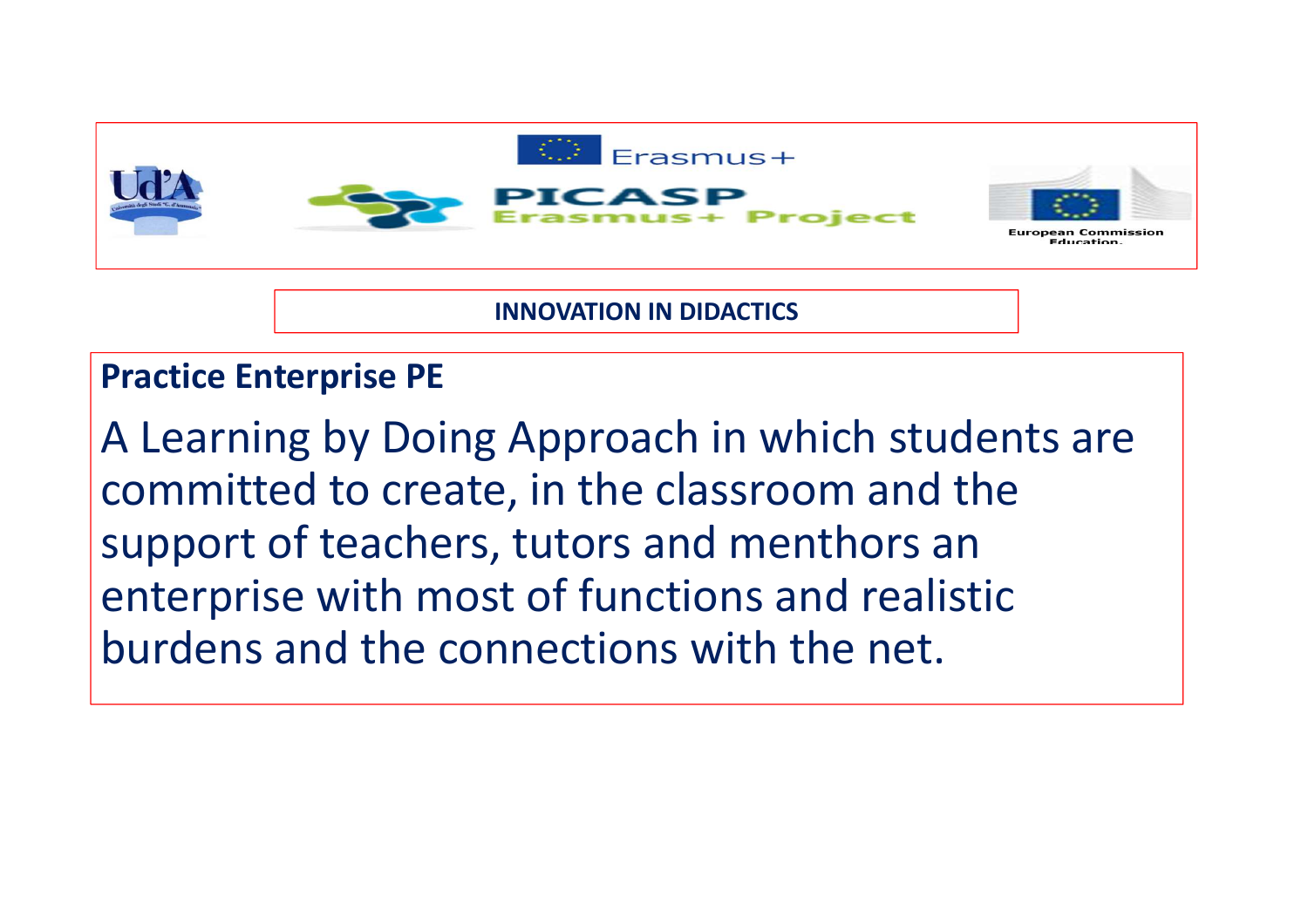

# Practice Enterprise

A Practice Enterprise (PE) is a business simulation for learning purposes where students learn and act independently while carrying out several business operations. A PE resembles a real company in its form, organization and function and trades of fictiousproducts and services with other companies on the PE market.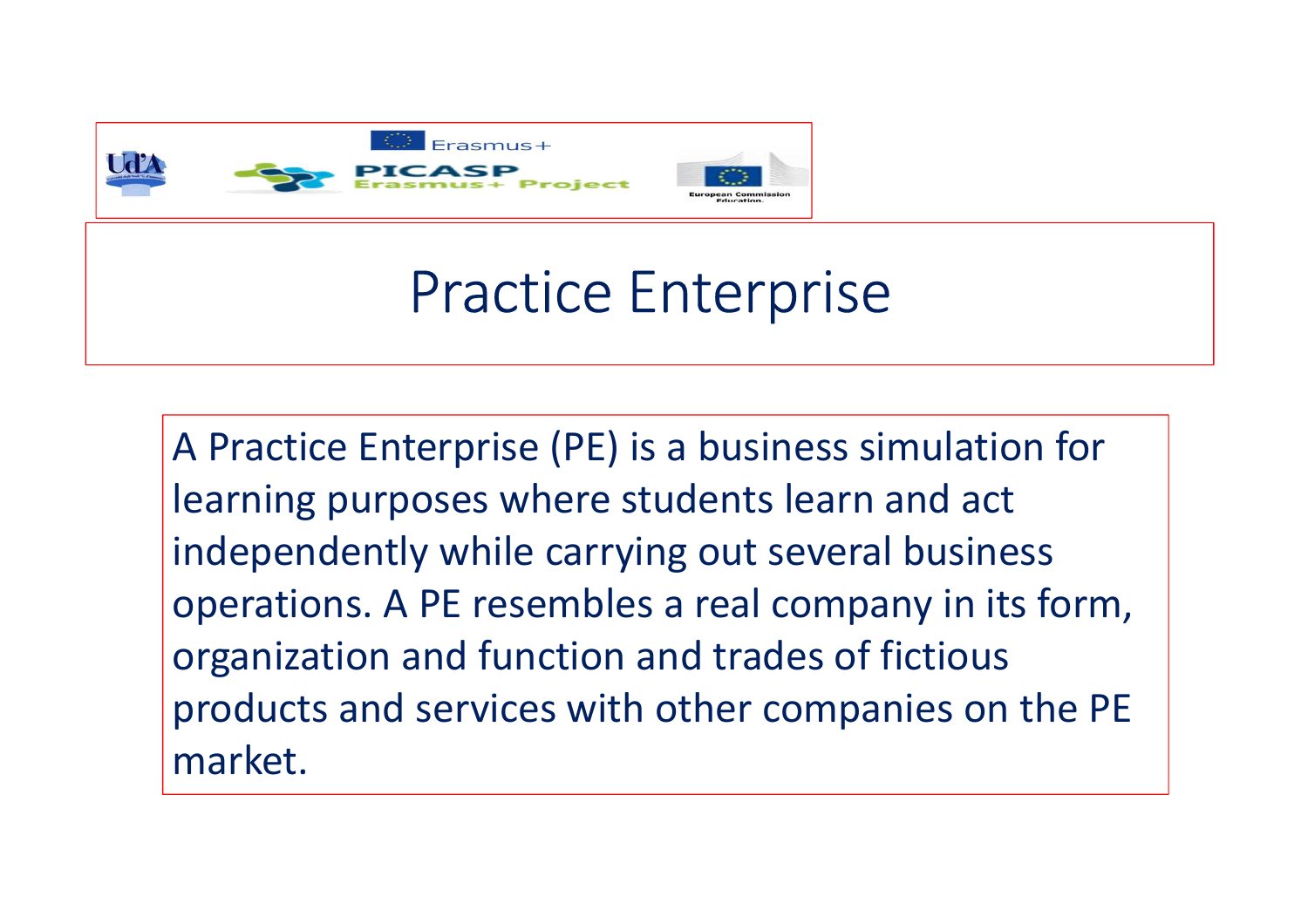

## The role of learners

As 'employees' of the PE, *learners are responsible for its performance* and through the learning-by-doing methodology they develop ownership competences. They carry out market research, place advertisements, buy inventory, plan logistics, sell simulated goods or services and pay wages, taxes, benefits, etc. Each company engages in business activities, both nationally and internationally, with other companies within the PE network, following standard commercial business procedures and frameworks. There is *no actual transfer of real goods and money* but the *trade transactions* and financial exchanges *take place for real.*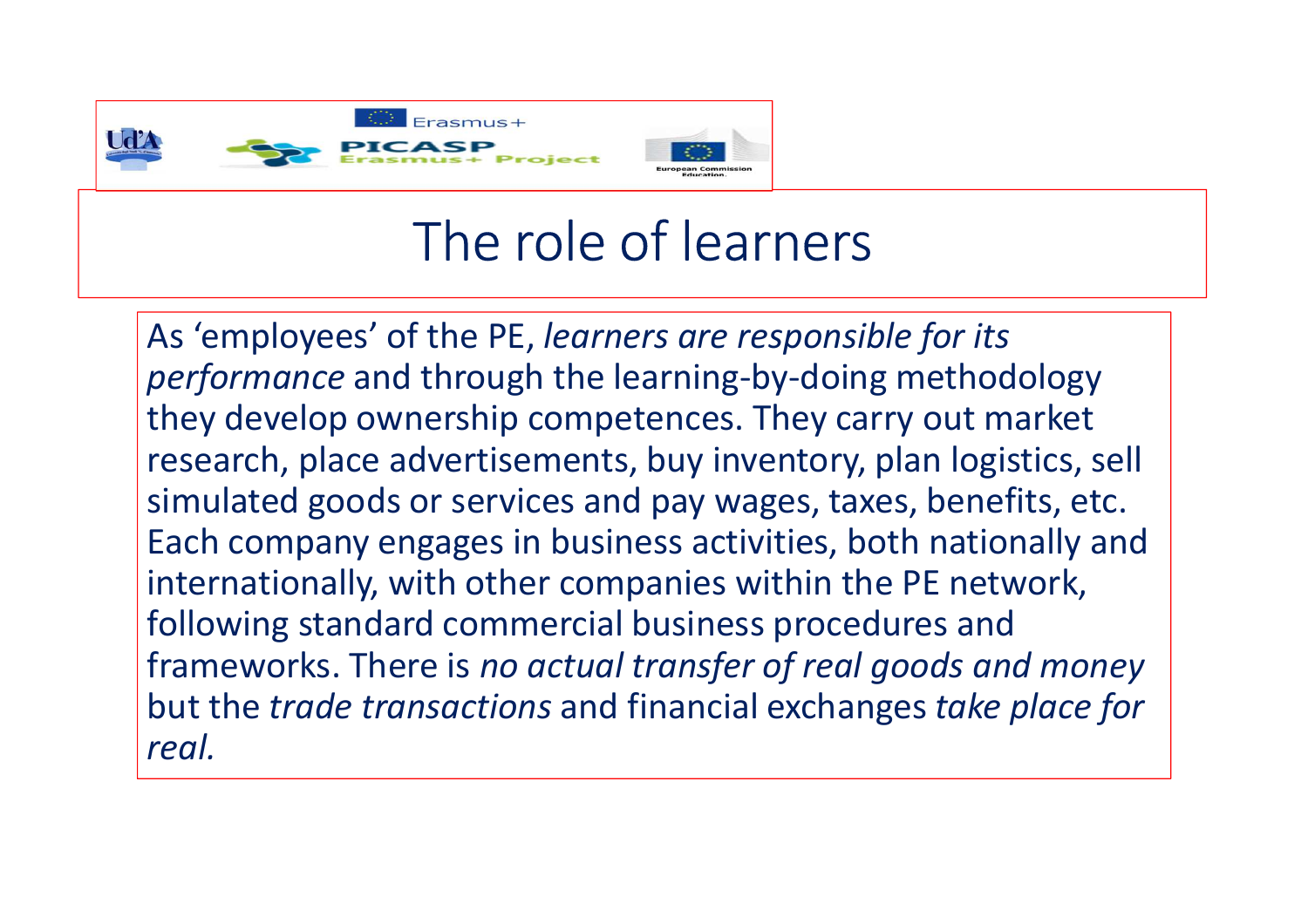

### The didactical staff

### In PE the didactical staff is composed by

Teachers, Tutors and Mentors with interdependent but distinct roles.



#### THE ROLES

- Teachers : Learners Recruitment, Focusing the classroom on PE<br>targots, Coordinating didacties targets, Coordinating didactical staff, Evaluate the Results and Motivating Learners
- Tutors : Supporting Teachers and Mentors in their relationships with students ensuring continuity of learners engagement on PE Targets
- Mentors : Giving practical experience in the PE activities supervising learners activity in PE and ensuring the feasibility of chosen targets and sustainability of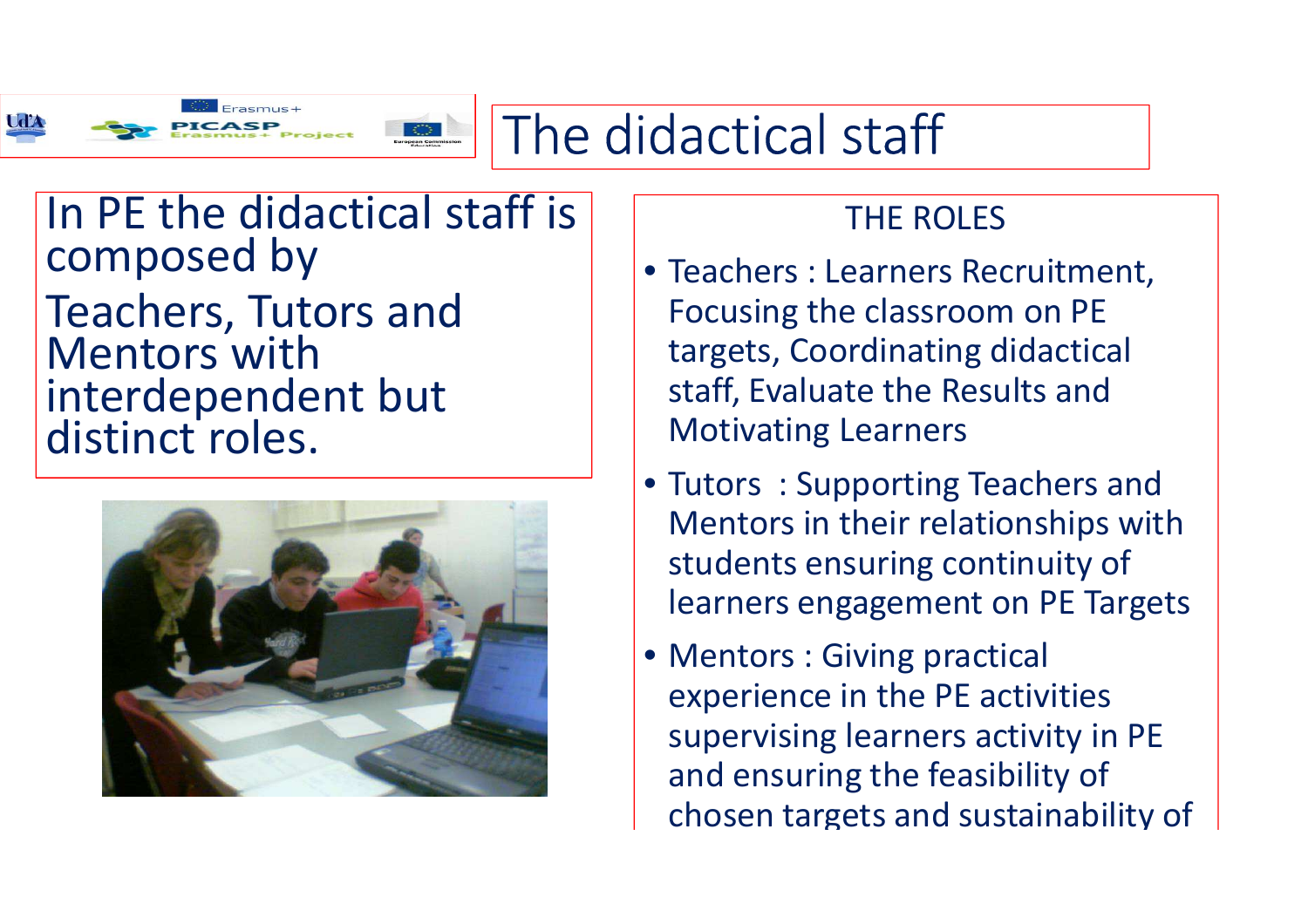

#### The Premises

**The classroom is to be dimensioned for 15 / 20 students, 1 teacher, 1 / 2 tutors and 1 mentor and for Modules of 25/50/75 hours according to the level of the course ( Module/Course/Master**

**The classroom is to be equipped by computers connected with internet with almost 1 computer for three students which express the basic unit of PE organization and correspondent fo an enterprise function (For instance : Accounting, Secretary, Marketing, Sales, Services Production). It needs also <sup>1</sup> photocopy/ scanner and adequate supply of paper**